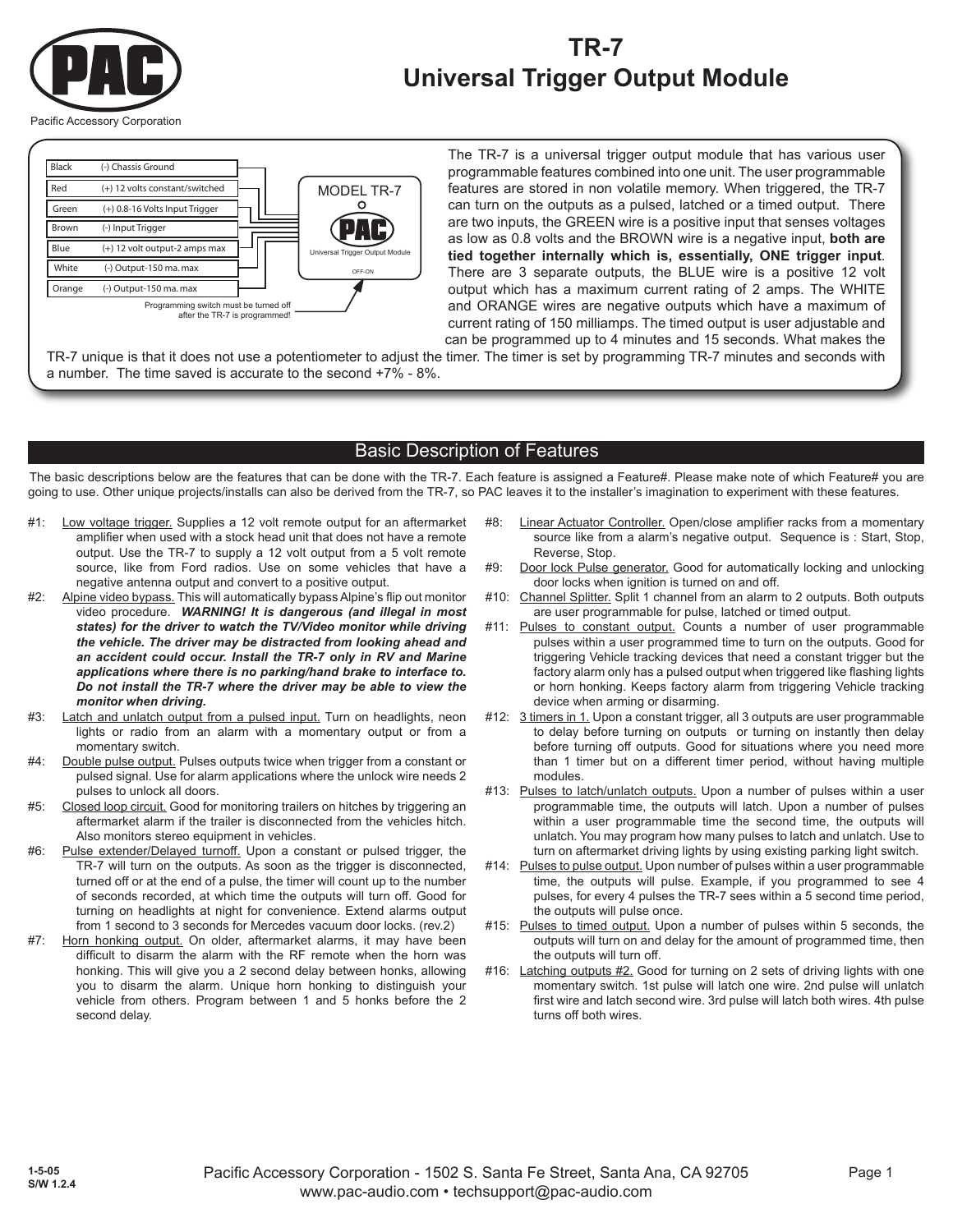|                                                  |          |                                   | <b>Feature Chart</b>                                                          |                                   |      |              |        |   |                                     |  |  |
|--------------------------------------------------|----------|-----------------------------------|-------------------------------------------------------------------------------|-----------------------------------|------|--------------|--------|---|-------------------------------------|--|--|
| Feature                                          | Feature# | <b>Feature Select</b>             |                                                                               |                                   |      | <b>Timer</b> |        |   | Outputs used                        |  |  |
|                                                  |          | <b>Blue</b>                       | White                                                                         | Orange                            | Blue | White        | Orange |   | Blue $(+)$ White $(-)$ Orange $(-)$ |  |  |
| Low voltage trigger                              |          |                                   |                                                                               |                                   |      |              |        |   | М                                   |  |  |
| Alpine video bypass (factory default)            | 2        |                                   |                                                                               |                                   |      |              |        |   | M                                   |  |  |
| Latching on / off outputs                        | 3        |                                   |                                                                               |                                   |      |              |        |   | M                                   |  |  |
| Double pulse                                     |          |                                   |                                                                               |                                   |      |              |        |   | M                                   |  |  |
| Closed loop trigger                              | b        |                                   |                                                                               |                                   |      |              |        |   | M                                   |  |  |
| Pulse extender                                   | 6        |                                   |                                                                               |                                   |      |              |        |   | M                                   |  |  |
| Horn honk                                        |          |                                   | count number of pulses to pulse output                                        |                                   |      |              |        | M |                                     |  |  |
| Linear actuator controller                       | 8        |                                   |                                                                               |                                   |      |              |        | X | $\mathbf v$                         |  |  |
| Doorlock pulse generator                         | 9        |                                   |                                                                               | unlock = 1, no unlock = $2$       |      |              |        |   |                                     |  |  |
| Channel splitter                                 | 10       |                                   | $ pulse = 1$ , latch = 2, timer = 3                                           | pulse = 1, latch = 2, timer = 3   |      |              |        |   | X                                   |  |  |
| Number of pulses for constant output             | 11       |                                   | count number of pulses for trigger                                            |                                   |      |              |        |   | М                                   |  |  |
| 3 programmable timer outputs on constant trigger | 12       | delayed on = 1, delayed off = $2$ | delayed on = 1, delayed off = $2$                                             | delayed on = 1, delayed off = $2$ |      |              |        | X |                                     |  |  |
| Number of pulses to latch / unlatch output       | 13       |                                   | . Count # of pulses to latch output • 2- Count # of pulses to un-latch output |                                   |      |              |        | M |                                     |  |  |
| Number of pulses to pulse output                 | 14       |                                   | count number of pulses to pulse output                                        |                                   |      |              |        |   | M                                   |  |  |
| Number of pulses for timer output                | 15       |                                   | count number of pulses for timer output                                       |                                   |      |              |        | M |                                     |  |  |
| Latching outputs #2                              | 16       |                                   |                                                                               |                                   |      |              |        |   |                                     |  |  |

**M** = Married wires. Both wires either pulse, latch/unlatch or time at the same time. **T** = Timer. Indicated wires must be programmed with a time.

### Detailed Description and Wiring Instructions

#### **PLEASE READ!**

- 1. Connect the BLACK wire to chassis ground.
- 2. Connect the RED wire to switched +12volts. (After programming, the RED wire can be left on switched or wired to constant +12volts)
- 3. Go to Page 3 and program the TR-7 with the selected Feature # you need. Return here to finish wiring the TR-7.
- #1: On a constant trigger, both the BLUE and WHITE wire will activate after a one second delay. If you are using the TR-7 to turn on an amplifier, you can connect the GREEN wire to any (+) speaker wire lead and the BLUE wire to the amplifier's remote input. If you need to invert a negative to a positive output, connect the BROWN wire to the source and the BLUE wire to the device that needs to see a positive signal to activate. The BLUE wire can connect directly to 1 to 4 devices that have a remote trigger input. If the total current draw of the devices exceed 2 amps, use a relay to supply 12 volts at a higher current.
- #2: This will automatically bypass Alpine's video procedure. After programming (detailed programming on page 3), connect the GREEN wire to the Alpine's remote wire, the BLUE wire to the Alpine's foot brake input wire, the WHITE wire to the Alpine's parking brake input wire. In this configuration, relays are not needed. Do not connect any other sources to the WHITE or BLUE wires of the TR-7. Connect the RED wire to vehicle's accessory 12v. **Note: This feature is factory set. Keep switch to off position and wire according to above. No programming is neccessary unless changed.** *WARNING! It is dangerous (and illegal in most states) for the driver to watch the TV/Video monitor while driving the vehicle. The driver may be distracted from looking ahead and an accident could occur. Install the TR-7 only in RV and Marine applications where there is no parking/hand brake to interface to. Do not install the TR-7 where the driver may be able to view the monitor when driving.*
- #3: Connect the BROWN or GREEN wire to a momentary source, like from a switch or alarm's output. When triggered, the BLUE and WHITE wire will turn on and stay on. When triggered a second time, the BLUE and WHITE wires will turn off. Use the BLUE or WHITE wire to activate a relay to turn on lights, neon, or any other source that draws high current.
- Connect the BROWN wire to the alarm's unlock output and connect the BLUE wire or WHITE wire to the unlock wire of the vehicle that needs to see 2 pulses to unlock all doors.
- #5: Extend the BROWN wire and connect to the chassis of the trailer or the back of stereo in such a way that the BROWN wire must be cut or disconnected from the chassis, if a theft is in progress. The BROWN wire must be connected to a good chassis source so that it will not false trigger. Connect the BLUE or WHITE wire to an alarm or other alarming device trigger input. You may program a delayed time before the outputs will turn on when the BROWN wire is disconnect from the chassis.
- #6: Connect the BROWN or GREEN wire to a pulsed or constant source. Connect the BLUE or WHITE wire to the device that you want to activate for a time period. You may program a delayed off time. The delay will not start until the end of the pulse or when the constant trigger is off.
- #7: Connect the BROWN or GREEN wire to the siren output of the alarm. Connect the BLUE or WHITE wire to a relay that will supply a positive or negative output to the horn wire. When triggered, the TR-7 will delay 2 seconds before honking the horn.
- #8: Although this is not a full Linear Actuator Controller (does not have a brake wire), the TR-7 will brake correctly when used with limit switches. If wired according to the diagram on the diagram page, the linear actuator will function and work correctly. Connect the BROWN or GREEN wire to a momentary source. When pulsed the first time the WHITE wire will latch on, then 1.5 seconds later the BLUE wire will latch on (this will allow time for the limit switches to turn off) . On a second pulse both the BLUE and WHITE wire will turn off. On a 3rd pulse the ORANGE wire will latch on, then 1 second later the BLUE wire will latch on.
- 4. Connect the BLUE, WHITE and ORANGE wires to relays as indicated below for the selected Feature #. !! Do not connect the BLUE, WHITE or ORANGE wires to devices directly unless instructed.
- 5. Always use a fuse when using relays with a +12 volt source!
- #9: Connect the GREEN wire to a true ignition wire of the vehicle. Connect the WHITE wire to the lock relay and the ORANGE to the unlock relay. When the ignition is turned on, the WHITE wire will pulse once after a 5 second delay. When the ignition is turned off, the ORANGE wire will pulse once. The ORANGE wire is user programmable not to pulse when the trigger is disconnected.
- #10: Connect the BROWN wire to the alarm's negative output. Connect the WHITE wire to the first device being controlled and the ORANGE wire to the second device being controlled. Use relays if the devices draw more than 150 milliamps. After a single pulse from the alarm within 3 seconds, the WHITE wire will activate. After two pulses within 3 seconds, the ORANGE wire will activate. Each wire is user programmable for a pulse, latch or a timed output. Please note that if any one of the two wires are programmed for a timer output, the TR-7 will not respond until the timer is finished.
- #11: Connect the GREEN or BROWN wire to the factory alarm's flashing light or horn output. Connect the BLUE or WHITE wire to the vehicle tracking device trigger input. You can program the amount of pulses the TR-7 sees within a user programmable number of seconds to trigger the vehicle tracking device. **Example;** if the factory alarm flashes or honks the horn a maximum of 2 times when arming or disarming, then you may program the TR-7 to see a minimum of 4 pulses within a 5 second period to trigger the TR-7 which will turn on the BLUE and WHITE wire. As long as the pulses continue, the TR-7 BLUE or WHITE wire will stay on.
- #12: Connect the BROWN or GREEN wire to a source that stays constant when turned on. Connect the BLUE, WHITE and ORANGE wire to the devices being controlled. Both outputs are user programmable to delay before turning on the outputs or programmable to turn on outputs instantly, then delaying before turning off. You do not need to use all the outputs, but during programming you do need to program all features and timers before you can automatically exit programming.
- #13: Connect the GREEN or BROWN wire to a momentary or pulsed source. Connect the BLUE or WHITE wire to a device being controlled. Upon seeing a number of pulses within a number of seconds the first time, the outputs will latch. After seeing a number of pulses within a number of seconds the second time, the outputs will unlatch. You may program how many pulses the TR-7 needs to see to latch and unlatch the outputs. **Example;** turn on and off your parking lights 4 times within 5 seconds to turn on aftermarket lights. Turn on and off 3 times within 5 seconds to turn the aftermarket lights off.
- #14: Connect the GREEN or BROWN wire to a pulsed output source. Connect the BLUE or WHITE wire to a device being controlled. Upon seeing a user programmable number of pulses within a user programmable number of seconds, the BLUE and WHITE outputs will pulse once. Example, if you programmed the TR-7 to see 4 pulses within 7 seconds, then for every 4 pulses the TR-7 sees within 7 seconds, the outputs will pulse once.
- #15: Connect the GREEN or BROWN wire to a pulsed output source. Connect the BLUE or WHITE wire to a device being controlled. Upon a user programmable number of pulses the TR-7 sees within 5 (non adjustable) seconds, the BLUE and WHITE outputs will turn on and delay for a user programmable time, then the outputs will turn off.
- #16: Connect the BROWN or GREEN wire to a momentary source. Connect the BLUE or WHITE wire to the device being controlled. On the first pulse the TR-7 receives, the WHITE wire will latch on. On the second pulse the WHITE wire will unlatch and the ORANGE wire will latch on. On the third pulse, the WHITE and ORANGE wires will latch on. On the fourth pulse both the WHITE and ORANGE wire will turn off.

Pacific Accessory Corporation - 1502 S. Santa Fe Street, Santa Ana, CA 92705 Page 2 www.pac-audio.com • techsupport@pac-audio.com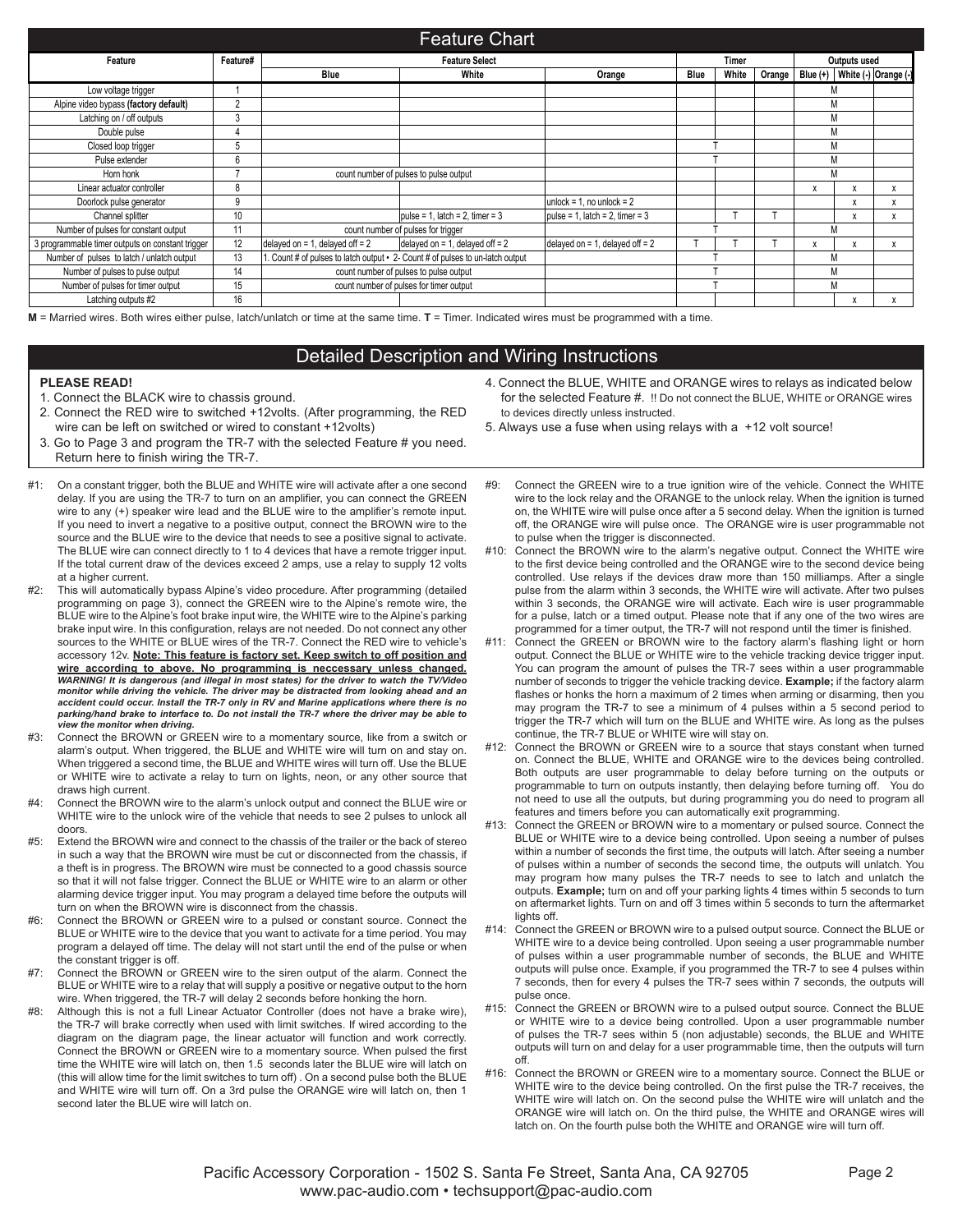## Programming the TR-7 with a Feature Number

#### **Please READ! Many technical phone calls can be avoided by reading this section thoroughly.**

• In the instructions below, when asked to 'Pulse' the trigger wire, this will indicate to temporarily ground the BROWN wire to chassis ground and then ungrounding it. Each time you do this, the LED indicator will turn on and off.

• All 'Feature Select' and 'Timer' section in the chart MUST be programmed from a left to right order. Even if you do not need all the outputs of the TR-7, an option or time must be set for that wire(s) in order for the TR-7 to finish programming.

• If you do not understand this written part of the instructions, you can use the flow chart on page 4. The flow chart will help you program the TR-7 step by step.

# Feature Number:<br>WITHE FEATURE THE THE THE RET

1. Select a feature you want from the chart and write down the Feature above. Slide the switch to the on position and apply 12 volts to the TR-7 RED wire. 'Pulse' the trigger wire the number of times of the selected Feature number. Wait 3 seconds, and the LED will flash the amount of times you 'Pulsed' the trigger wire saving that Feature number into memory.

**note: If you are doing Feature# 1 through 4, 8 or 16, you may go directly to step #4 after you do step #1.**

2. When selecting a feature, 'Pulse' the trigger wire once to select the 1st option, twice within 3 seconds to select the 2nd option, or 3 times within 3 seconds to select the third option. **Example; Feature# 9, 10, and 12 need an option selected.**

 **- OR -**

 If you need to select how many pulses you need to trigger an event, 'Pulse' the wire the number of times needed. **Example; Feature# 7, 11, 13, 14, and 15 need a number of pulses to trigger an event.**

 After 3 seconds, the LED will flash the amount of times you 'Pulsed' the trigger wire telling what option you selected or how many pulses the TR-7 needs for a triggered event. Repeat if other wires need to have an option selected. After all remaining options are programmed in the **'Feature Select'** section, the TR-7 will automatically go to the **'Timer'** section.

3. In the '**Timer**' section in the chart, where a **'T'** is indicated, you will need to program a time for that specific wire(s). If in the **'Feature Select'** section you programmed for a pulse or latched event for that color wire, then the timer for that wire will be automatically skipped because the timer is not needed.

 To start programming the time needed, 'Pulse' the trigger wire one time to start the timer...

**Minutes:** The LED will flash rapidly 1 time, indicating you need to program the number of minutes. 'Pulse' the trigger wire for the number of minutes needed. After 3 seconds the LED will flash the number of minutes recorded. If you program for 5 or greater, the TR-7 will default to 4 for minutes. If you need zero minutes, do nothing and wait the 3 seconds.

**Seconds in tens place:** The LED will flash rapidly 2 times indicating you need to program the number of seconds in the tens place. 'Pulse' the trigger wire the number of seconds needed. After 3 seconds the LED will flash the number of seconds recorded in the tens place. If you program for 6 or greater, the TR-7 will default to 5 for the tens place. If you need zero seconds in the tens place, do nothing and wait the 3 seconds.

**Seconds in ones place:** The LED will flash rapidly 3 times indicating you need to program the number of seconds in the ones place. 'Pulse' the trigger wire the number of seconds needed. After 3 seconds the LED will flash the number of seconds recorded in the ones place. If you program for 10 or greater, the TR-7 will default to 9 seconds for the ones place. If you need zero seconds in the ones place, do nothing and wait the 3 seconds. **End of timer:** The LED will flash rapidly 4 times indicating that the timer is finish recording.

 Repeat step 3 if more than one timer has to be recorded, otherwise go to step 4.

**Example 1;** If you want 36 seconds for a timer, 'Pulse' the trigger wire one time. The LED will flash rapidly 1 time, wait 3 seconds and 0 minutes will be recorded. The LED will flash rapidly 2 times, 'Pulse' the trigger wire 3 times, after 3 seconds the LED will flash 3 times indicating 3 was recorded for the tens place. The LED will flash rapidly 3 times, 'Pulse' the trigger wire 6 times and after 3 seconds the LED will flash 6 times indicating 6 was recorded for the ones place.

| 36 seconds -or- $0:36 =$ — |               |  |
|----------------------------|---------------|--|
|                            | min tens ones |  |

**Example 2;** If you want 2 minutes and 25 seconds for a timer, 'Pulse' the trigger wire one time. The LED will flash rapidly 1 time, 'Pulse' the trigger wire 2 times, after 3 seconds the LED will flash 2 times, indicating 2 was recorded for the minutes place. The LED will flash rapidly 2 times, 'Pulse' the trigger wire 2 times, after 3 seconds the LED will flash 2 times indicating 2 was recorded for the tens place. The LED will flash rapidly three times, 'Pulse' the trigger wire 5 times, after 3 seconds the LED will flash 5 times indicating 5 was recorded for seconds in the ones place.

| 2 minutes and 25 seconds -or- $2:25 = -$ |  |               |
|------------------------------------------|--|---------------|
|                                          |  | min tens ones |

 Note: The maximum time that can be set is 4 minutes and 15 seconds. If you go beyond the maximum time, the TR-7 will automatically use 4 minutes and 15 seconds as a time. In Feature # 10, if you did not program for any timers, then the 'Timer' section will automatically be skipped.

4. After all options and/or timers are programmed, the LED will flash rapidly for 3 seconds, indicating that programming is finished. **Slide the switch to the OFF position.** If you make a mistake during programming, you will need to start over from step 1.

5. Return to the previous section to finish wiring the TR-7.

#### Programming for Alpine Bypass

1. Connect the black wire to chassis ground and connect the red wire to 12v accessory.

2. Slide the TR-7 switch to the ON position and turn the ignition on.

3. 'Pulse' the brown wire 2 times and wait 3 seconds. The LED will flash 2 times for confirmation. The LED will rapidly flash for 3 seconds.

4. Slide the switch to the OFF position.

5. Connect the green wire to the Alpine's blue/wht wire, the blue wire to the Alpine's footbrake input and the white wire to the Alpine's handbrake input.

6. The TR-7 will automatically bypass the video safety when the radio is turned on.